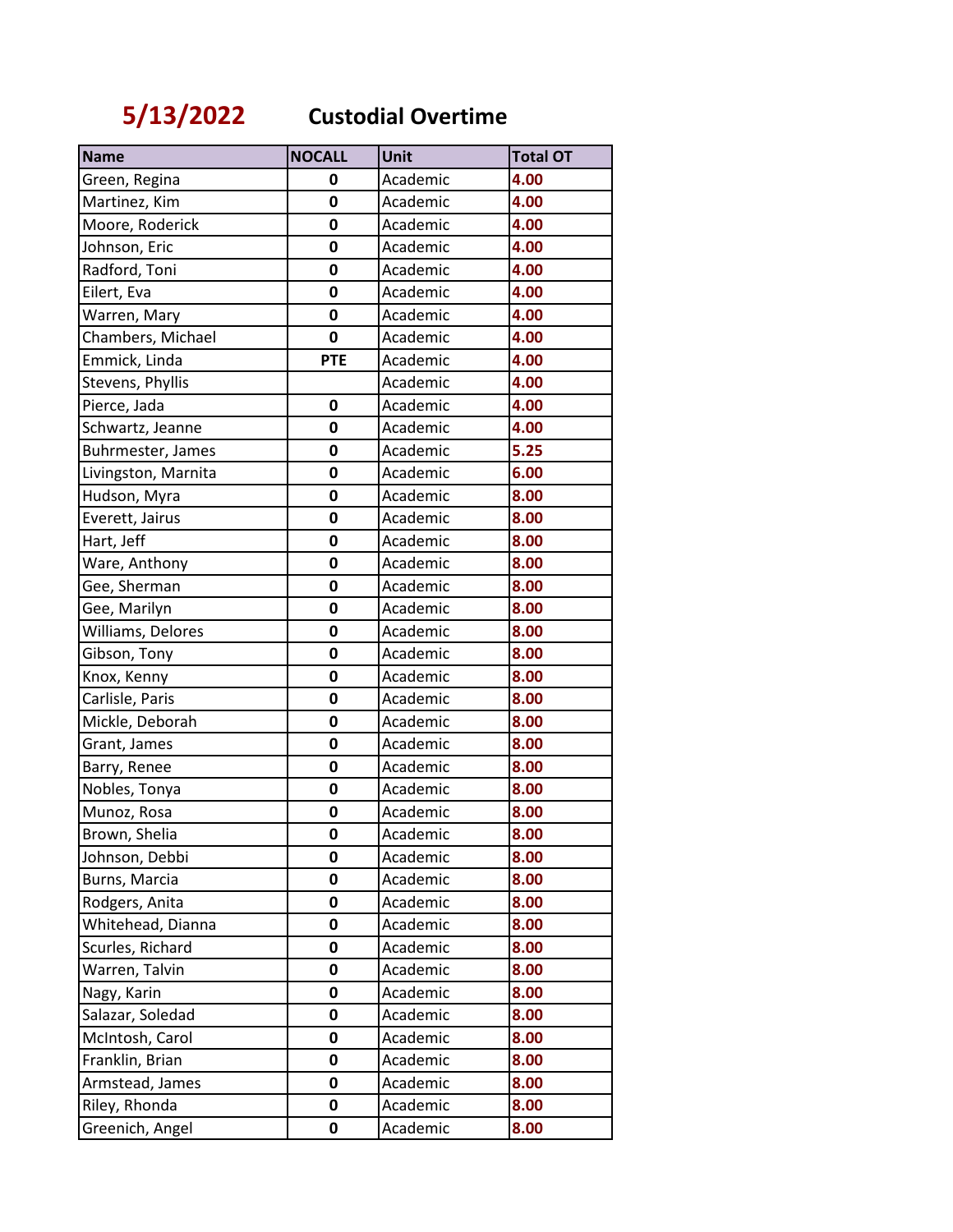| <b>Name</b>         | <b>NOCALL</b> | Unit            | <b>Total OT</b> |
|---------------------|---------------|-----------------|-----------------|
| Palmer, Alanna      | 0             | Academic        | 8.00            |
| Salazar, Marco      | 0             | Academic        | 8.00            |
| Baker, Cathy        | $\mathbf 0$   | Academic        | 8.00            |
| Dunseth, Talia      | 0             | Academic        | 8.00            |
| Wood, Ken           | $\mathbf 0$   | Academic        | 12.00           |
| Jamrozy, Marie      | $\mathbf 0$   | Academic        | 16.00           |
| Buckingham, James   | 0             | Academic        | 16.00           |
| Spitulaski, Ralph   | 0             | Athletic        | 107.75          |
| Reynolds, Jimmie    | 0             | <b>Athletic</b> | 120.50          |
| Brescol, Sherri     | 0             | Athletic        | 242.75          |
| Brown, Chad         | $\mathbf 0$   | <b>BSW</b>      | 0.00            |
| Dougherty, Matthew  | 0             | <b>BSW</b>      | 20.50           |
| Spengler, David     | $\mathbf 0$   | <b>BSW</b>      | 25.00           |
| Jamrozy, Jacek      | 0             | <b>BSW</b>      | 40.00           |
| Sieminski Geraldine | $\mathbf 0$   | Rec Ctr         | 0.00            |
| Smith, Kirk         | $\mathbf 0$   | Rec Ctr         | 16.00           |
| Jones, Leroy        | $\mathbf 0$   | Rec Ctr         | 16.00           |
| Hoagland, Matthew   | <b>PTE</b>    | Res-Life        | 0.00            |
| Edmond, Fredrick    | <b>PTE</b>    | Res-Life        | 0.00            |
| Davis, Tracy        | $\mathbf 0$   | Res-Life        | 0.00            |
| Ramsey, Christina   | 0             | Res-Life        | 0.00            |
| Littleton, Beverly  | $\mathbf 0$   | Res-Life        | 0.00            |
| Peterson, Derek     | 0             | Res-Life        | 0.00            |
| Hardamon, Jamese    | $\mathbf 0$   | Res-Life        | 0.00            |
| Cruz, Angela        |               | Res-Life        | 0.00            |
| Lawrence, Concita   | 0             | Res-Life        | 0.00            |
| Saba, Judith        |               | Res-Life        | 0.00            |
| Griffin, Tina       |               | Res-Life        | 0.00            |
| Lawrence, Stanford  | $\mathbf 0$   | Res-Life        | 0.25            |
| Lake, Jeanette      | $\mathbf 0$   | Res-Life        | 4.00            |
| Sadowy, Elizabeth   | 0             | Res-Life        | 4.00            |
| Monhollen, Mark     | 0             | Res-Life        | 4.00            |
| Middlebrooks, Pam   | 0             | Res-Life        | 4.00            |
| Carpenter, Thelma   | 0             | Res-Life        | 4.00            |
| Spearman, Lula      | 0             | Res-Life        | 4.00            |
| Foster, April       | 0             | Res-Life        | 4.00            |
| Crawford, Tonya     | $\mathbf 0$   | Res-Life        | 4.00            |
| Sutphin, Kim        | 0             | Res-Life        | 4.00            |
| Crawford, Angela    | 0             | Res-Life        | 4.00            |
| Hallauer, Cindy     | 0             | Res-Life        | 4.00            |
| Schwarz, Chris      | $\mathbf 0$   | Res-Life        | 4.00            |
| Couturier, Sarah    | $\mathbf 0$   | Res-Life        | 4.00            |
| Graves, Kelly       | 0             | Res-Life        | 4.00            |
| Sanders, Jermaine   | $\mathbf 0$   | Res-Life        | 4.00            |
| Welsh, James        | 0             | Res-Life        | 18.65           |
| Shively, Donna      | 0             | Student Un      | 4.00            |